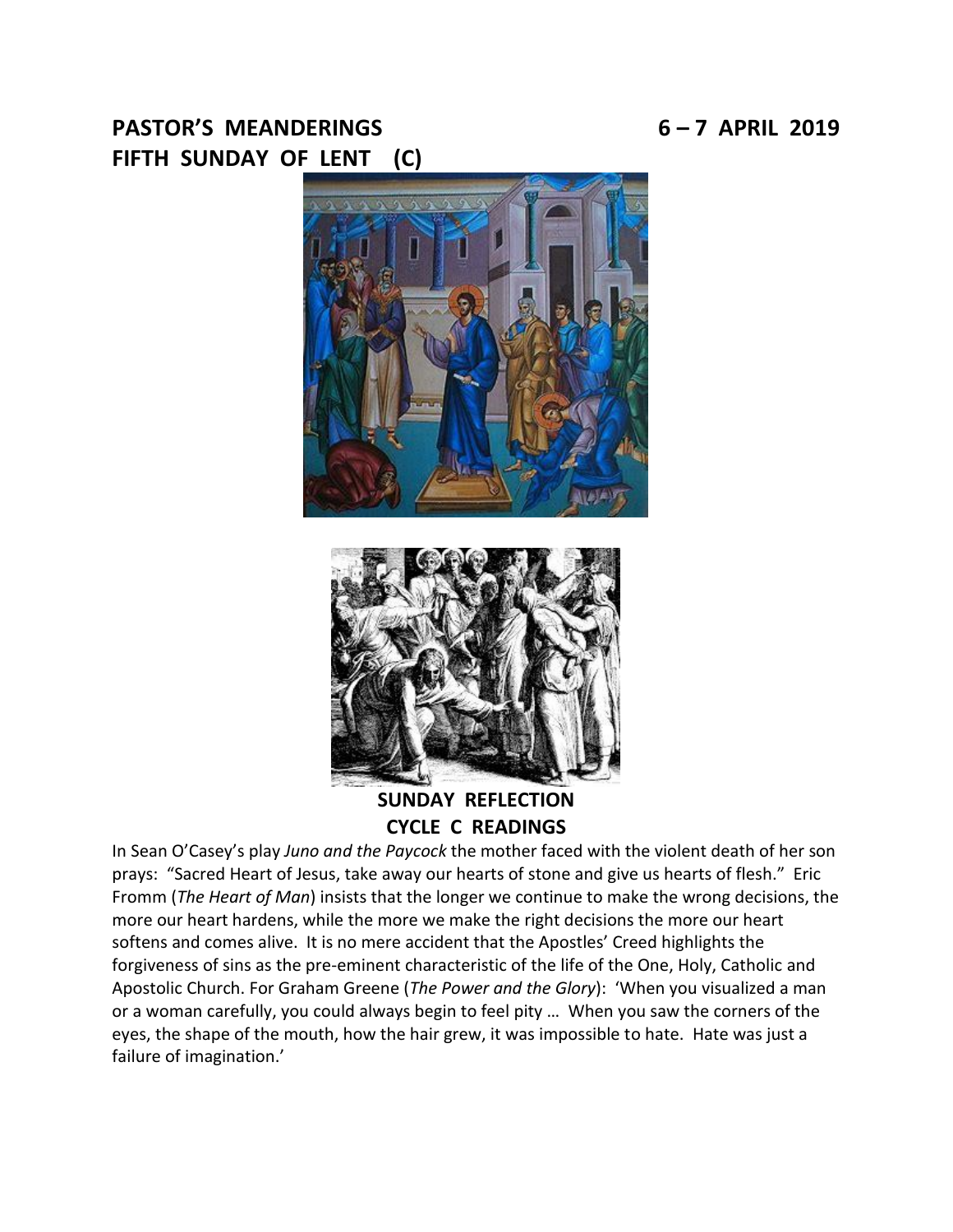## **CYCLE A READINGS 11:30 A.M. MASS**

Today's readings touch into the most profound of human mysteries, the mysteries of life and death. To hold a new born child or to see a sick person restored to health is to experience the wonder of life. On the other hand, the unexpected death of a loved one brings unimagined grief and pain. Death brings tears, even anger. Little wonder that 'life' becomes a metaphor for transformation and new beginnings or that 'death' so often signifies deprivation and loss. The Gospel reading is about the death and restoration to life of Lazarus, 'the one whom Jesus loved'. It is the last of the seven 'signs' in John's 'book of signs' that reveal the 'glory' of God. It is the greatest of Jesus' signs. It functions as a catalyst for the events that lead to His death.' …from that day on they planned to put Him to death' (11:53). It also provides the occasion for Jesus to assert 'I am the resurrection and the life' and to invite assent to that revelation of His identity. It reveals the compassion and tender heart of Jesus who weeps at the grief of Mary His friend and the death of her brother. It also reveals the goodness in the hearts of those 'Jews' who share her grief and who come to faith in Jesus who raises the dead to life. Though the story revolves around the plight of Lazarus, Martha and Mary are the characters who, with Jesus, occupy center stage in the narrative and into whose faith journey we are invited to enter. The women are introduced before Lazarus. Martha and Mary are identified as 'sisters' who live in Bethany. Are they blood 'sisters' or sisters in their love of Jesus, their faith commitment to Him, or both? Lazarus is Mary's sick 'brother'. There is no mention at the outset of His relationship to Martha, thought she later claims Him as her 'brother. Might they all be part of a little faith community in Bethany rather than biological siblings? A brief notice alerts the reader to the imminent death of Jesus: 'Mary is the one who anointed Jesus with perfumed oil and wiped His feet with her tears'. The details of that story are yet to be narrated. The reader will later discover that Mary's anointing of Jesus is 'for the day of (His) burial'. As so often in John's Gospel, misunderstanding and irony function to bring the actors in the drama and us as actors in the theatre of Christian life to new levels of faith and understanding.

## **STEWARDSHIP**

**C CYCLE READINGS:** In today's second reading, St. Paul says, "For His sake I have forfeited everything; I have accounted all else rubbish so that Christ may be my wealth." Does my stewardship suggest that I could say the same?

**A CYCLE READINGS:** When Jesus heard about the illness of His friend, Lazarus, He responded, "This illness does not lead to death; rather it is for God's glory, so that the Son of God may be glorified through it." Every aspect of our lives  $-$  our sufferings as well as our gifts  $$ can, if surrendered to Christ, lead to blessing for ourselves and others.

## **READINGS FOR PALM SUNDAY OF THE PASSION OF THE LORD 14 APR '19**

**Lk. 19:28-40 The Blessing of Palms:** With the triumphal entry of Christ, we have the age-old conflict between human expectations and the divine plan.

**Is. 50:4-7:** The servant of God places his trust in the Lord and knows that he is lovingly protected from the insults and spittle so that he can endure all suffering with patience.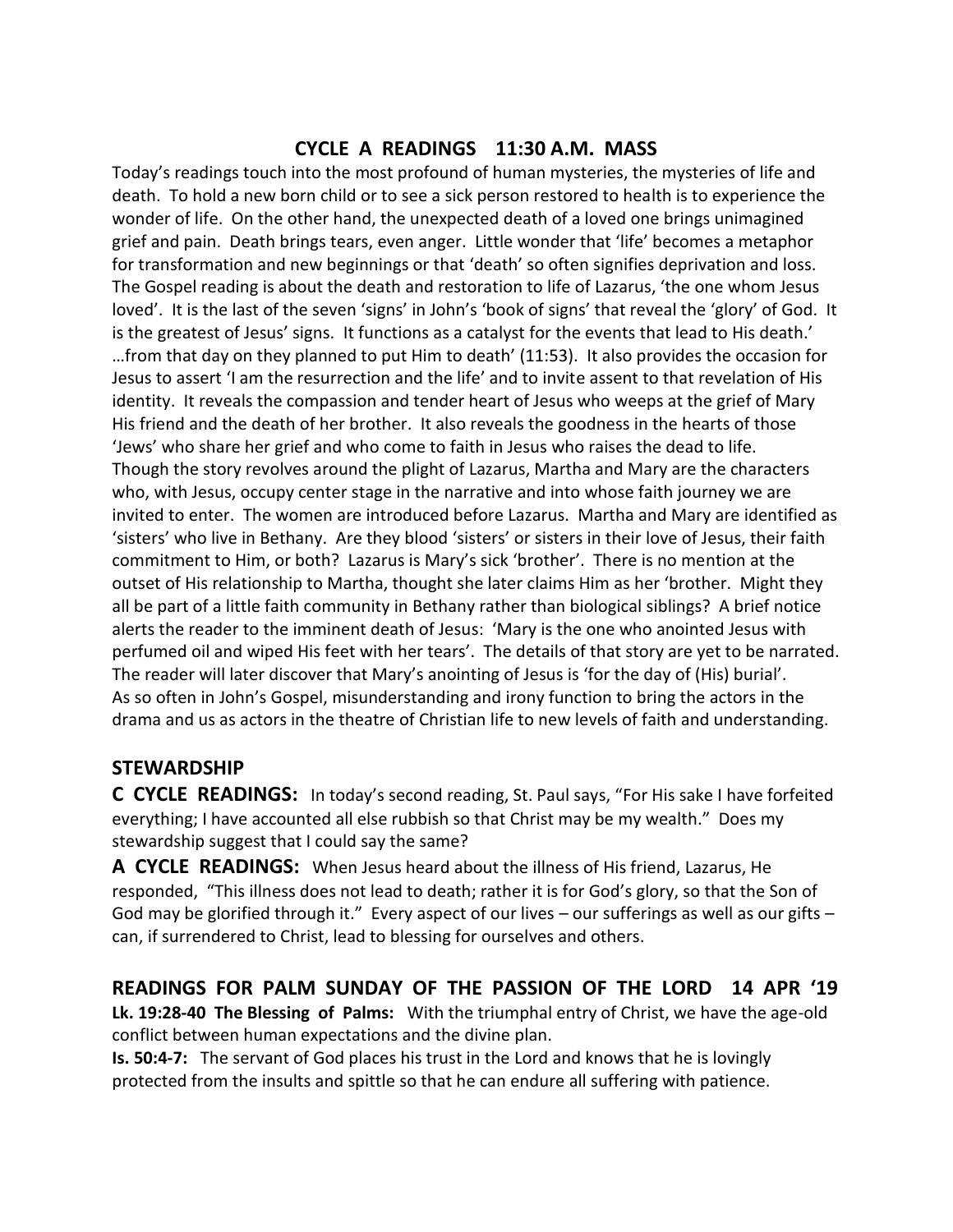**Phil. 2:6-11:** Like the seed that is buried in the soil and brings forth new life, Jesus reveals that it is only by dying that we rise to new life.

**Lk. 22:14-23 The Passion:** St. Luke reveals the compassionate promise of Jesus to the good thief: "today you will be with Me in paradise".

## **WEEKDAY REFLECTIONS FOR THE FIFTH WEEK OF LENT MONDAY 8 APRIL**

 *"Let the one among you who is without sin be the first to throw a stone at her."* After the crowd shows their unwillingness to stone the adulterous woman, today's Gospel scene might seem over. The final words exchanged in the Gospel between Jesus and her would seem to be simply a wrapping up of the story. Yet in these last words, we see the heart of the Gospel revealed to us. We should see ourselves as this woman.

At first glance, it would seem that Jesus' refusal to condemn the woman means that He approved of her actions, or at least that her actions were not something to worried about. However, in sending her forth. Jesus tells her that what she has done is indeed a sin, one which she must avoid in the future.

Jesus refuses to condemn her in the midst of her life. To put it somewhat flippantly, condemning another human being is sending someone to Hell before his time. Certainly the woman's sin is something that deserves eternal punishment, but Jesus refuses to equate the woman and her sin. It is not sin along which condemns a person to eternal punishment: a person must also persist in holding onto that sin, refusing to see it as sinful, and refusing to embrace God's grace instead of sin. As long as a persons till has a day to live on this earth – even a moment – he still has the chance to recognize his sinfulness, to turn to God in sorrow, and to ask for mercy.

## **TUESDAY 9 APRIL**

#### *"…whenever anyone who had been bitten by a serpent looked at the bronze serpent, he lives."*

Today's First reading is proclaimed each year on September 14, the Feast of the Exaltation of the Holy Cross. This passage from Numbers, then, setting before us the Israelites in their sinfulness during the Exodus, foreshadows us as sinners during Lent.

The pole on which Moses mounts the bronze serpent foreshadows the Cross. More importantly, the bronze serpent foreshadows Jesus crucified. This latter connection might seem hard to grasp, or even cruel to say regarding our Savior. But we need to remember what St. Paul teaches us about Jesus in his second letter to the Corinthians, as we heard at Holy Mass on Ash Wednesday: "For our sake (the Father) made Him to be sin who did not know sin, so that we might become the righteousness of God in Him."

However, in every Old Testament foreshadowing of the New, there is something vital lacking. Here, "the children of Israel" recognize that it's because of their sins that serpents bit many, bringing death. The bronze serpent brings healing to them, but does not take away their sins, or rescue those who have already died. In this, the bronze serpent brings only further life in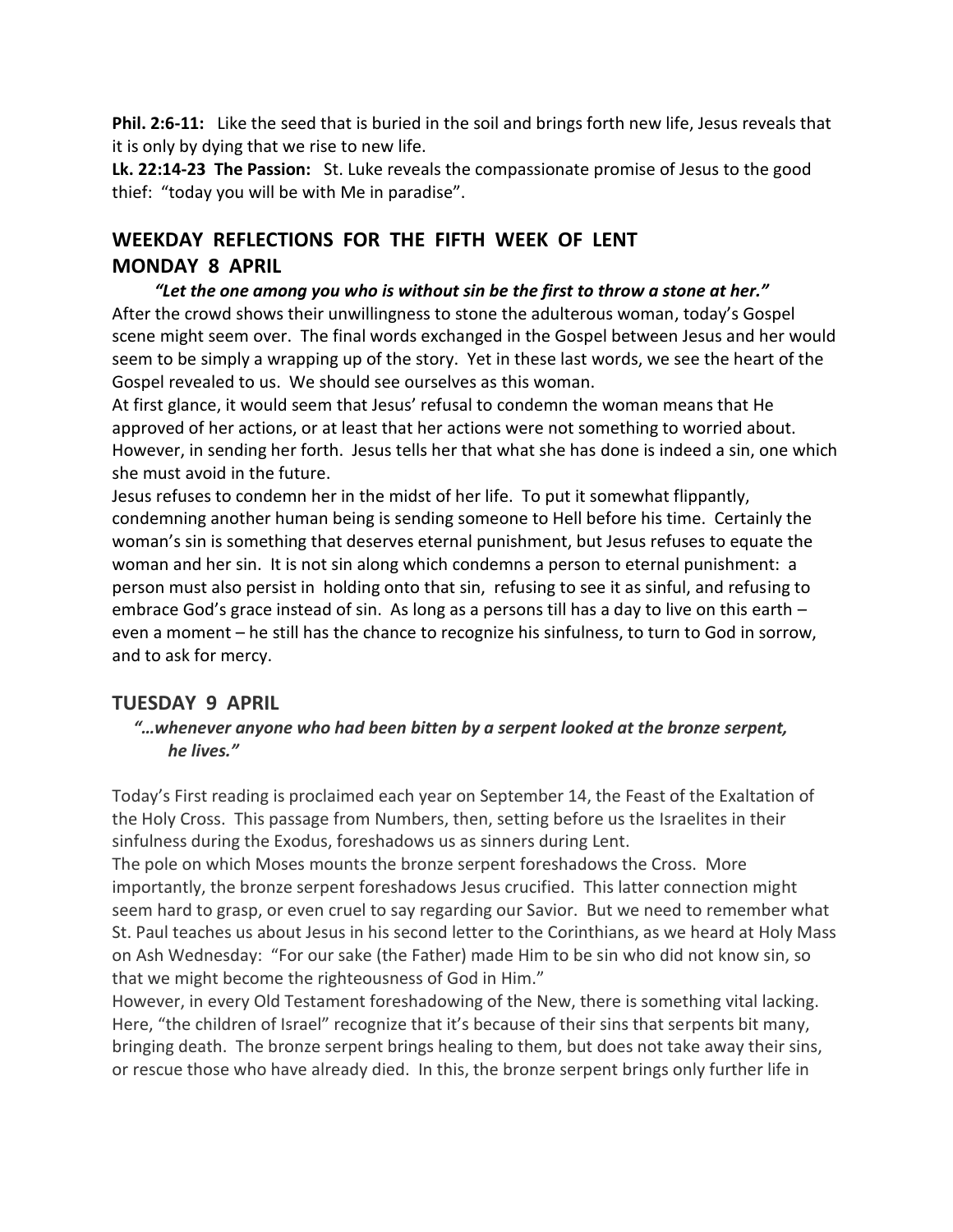this world. It does not, as Christ crucified does, bring forgiveness of sins, resurrection from the death of mortal sin, or life in the world to come.

#### **WEDNESDAY 10 APRIL**

#### *"If you remain in my word, you will truly be my disciples, and you will know the truth, and the truth will set you free."*

The truth that Jesus speaks about here is Jesus Himself. Elsewhere in St. John's Gospel account, He says of Himself: "I am the Way, and the Truth, and the Life." But this truth is so powerful – its light is so bright – that it shines everywhere, including upon the lives of us poor sinners. Sinners flee from the truth, because the light of truth exposes their sins for what they are. But if we could only offer our sins to Jesus, He would take them upon Himself, and we could approach the Truth who is Jesus is purity of heart.

Remember what will happen upon Mount Calvary next Friday. From the Cross, Jesus will silently defend a guilty human race from a just punishment: the punishment of eternal damnation. He will defend us by taking our place, and by offering His Body and Blood, soul and divinity, for the forgiveness of all mankind. He will become sin, so that from within, He might transform sin and death through the power of divine love.

When you see an image of the Sacred Heart, you see an antidote for the culture that surrounds us. Jesus points only to Himself, to the innocent Lamb who was slain. He points to His own Sacred Heart. He invites us – most especially through the Eucharistic Sacrifice of Holy Mass – to enter into this love: a love which shows mercy to the guilty, and forgiveness to those without hope.

## **THURSDAY 11 APRIL**

#### *Jesus said to them, "Amen, amen, I say to you, before Abraham came to be, I AM"* Many Scriptural studies in recent years have focused on the notion of "covenant" as a key to interpreting the whole of the Bible. Throughout the Old Testament, the Lord makes covenants with several figures, including Abram. In today's First Reading God changes Abram's name to "Abraham" as a reflection of their covenant.

The name "Abraham" literally signifies that God is making him "the father of a host of nations". Their covenant also concerns "the whole land of Canaan" which the Lord gives "as a permanent possession" of that "host of nations". The Lord promises to maintain this covenant "throughout the ages as an everlasting pact". Yet for their part, Abraham and his descendants also must keep the Lord's "covenant throughout the ages."

We might ask how Jesus would have thought of this covenant in light of His own mission. At the beginning of today's Gospel passage, "Jesus said to the Jews:'…whichever keeps my word will never see death." Interpret these words in light of the Lord's covenant with Abraham. Abraham's name signifies his endurance through his progeny. Yet in the Christian's covenant with Jesus, it's not one progeny but oneself who perdures by never seeing death.

#### **FRIDAY 12 APRIL**

*"You, a man, are making yourself God."*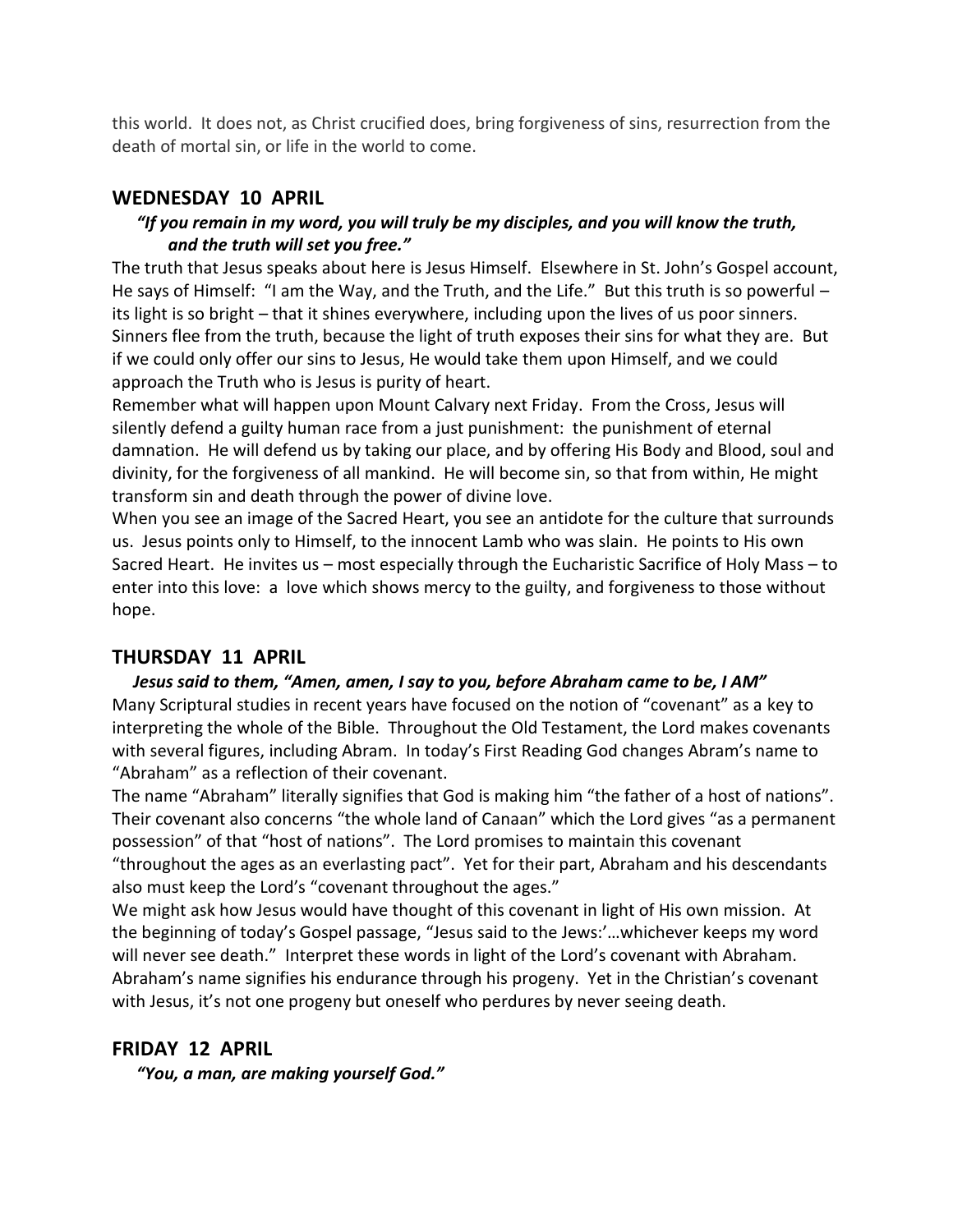It was the humble, ordinary citizens with little to los wo by simple faith and "common sense" accepted Jesus. John the Baptist's witness, coupled with Christ's many signs and wonders, convinced them of the truth of Jesus' claims.

Humility is the single most important attribute in opening human hearts and minds to God. We receive from God to the degree that we relinquish our very selves.

It is ironic that the Pharisees' argument against Jesus is the following: "You, a man, are making yourself God." This lies at the root of the charges that will lead Jesus to His Passion and Death. It is not, of course, Jesus who "made" Himself God: rather, from eternity, God the Son was begotten by the Father. This same Father gave Jesus His mission in this world. In rejecting both who Jesus is, and His mission, the Pharisees reject God the Father as well.

Adding to the irony of the Pharisees' charge is that human sin – whose power God the Son came into this world to destroy – is based precisely on what they charge Jesus with doing: making oneself into a god. From Adam and Eve to your own sins, every human sinner makes himself an arbiter of truth, and of the meaning of life. Instead, God calls each of us to turn humbly to the Father each day.

## **SATURDAY 13 APRIL**

## *…he prophesied that Jesus was going to die for the nation…*

In today's Gospel passage, the chief priests and Pharisees express their worry about how Jesus might hurt their standing. They say, "What are we going to do? This man is performing many signs."

Their chief complaint about Jesus is that He's able to perform signs that threaten them. The ironic point is that in this, the chief priests and Pharisees are like mot of the crowds who watch and listen to Jesus. The crowds, in large measure, follow Jesus because of the signs He performs.

Both His enemies and His followers see Jesus' signs in relation to themselves. His enemies see His signs as leading to their losing power. His followers see His signs as leading to their gaining food and healing.

Yet neither group considers what the signs are pointing to. For this reason, it's easy to see why, atop Calvary on Good Friday, His followers are not to be found, and His enemies jeer that His signs have come to an end. "Let the Messiah, the King of Israel, come down now from the cross that we may see and believe'" (Mk. 15:31-32). Here is a further irony: both friend and foe fail to see the power of the Sign of the Cross. The Cross bears the power to bring strength to His enemies in the form of forgiveness, and nourishment and healing of soul to those who will follow Him in taking up their own crosses.

## **PASSIONTIDE:**

## *The joy of Easter is almost here, but before that we must accompany Jesus in his Passion.*

Traditionally the final two weeks of Lent in the Roman Rite are used as an immediate preparation for the sorrowful events of the Easter drama. It is a period of time to focus more and more on the Passion and death of Jesus and so accompany Him on His way to Calvary. For several centuries the Fifth Sunday of Lent (this Sunday) was known as "Passion Sunday" and marked the beginning of a special sub-season called Passiontide, which extended up until Holy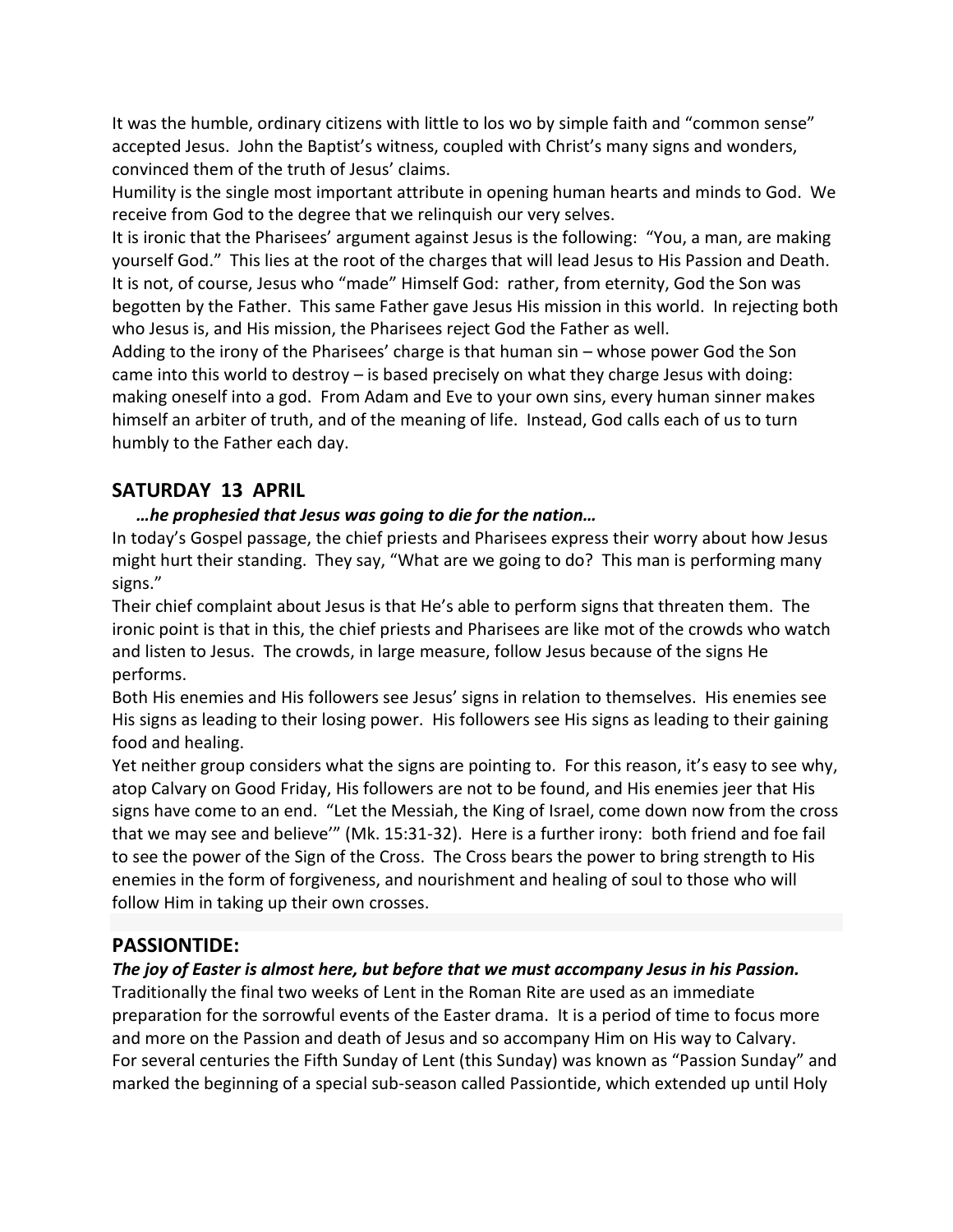Saturday. During this time the Church's liturgy became more somber and a sorrowful mood was reflected in the various practices that occurred in the liturgy.

The most obvious example of a more somber mood was the veiling of statues and images, which remains an optional practice in the current *Roman Missal: "*In the Dioceses of the United States, the practice of covering crosses and images throughout the church from the fifth Sunday of Lent may be observed. Crosses remain covered until the end of the Celebration of the Lord's Passion on Good Friday, but images remain covered until the beginning of the Easter Vigil."

It was also on the Friday of this initial "Passion Week" that the feast of the Seven Sorrows of the Blessed Virgin Mary was celebrated (it is now fixed annually on September 15). The current *Roman Missal* still provides an alternative prayer for that day (Friday in the Fifth Week of Lent), remembering Mary's own bitter passion.

> *O God, who in this season give your Church the grace to imitate devoutly the Blessed Virgin Mary in contemplating the Passion of Christ, grant, we pray, through her intercession, that we may cling more firmly each day to your Only Begotten Son*

*and come at last to the fullness of his grace.*

Palm Sunday was seen as the "Second Sunday in Passiontide," and is currently listed in the liturgical calendar as "Palm Sunday of the Lord's Passion." It is on this day that the Passion narrative is read, the longest Sunday Gospel reading of the entire year. The Church beckons us on Palm Sunday to look toward the cross and see Christ's immense love for us, sacrificing Himself for our sins. It is a preview of what is to come on Good Friday.

After Palm Sunday, Passion Week gives way to Holy Week and the Church follows Jesus during His final days in Jerusalem. The Passion narrative was traditionally proclaimed during Mass on each day of Holy Week leading up to Holy Thursday.

Wednesday during this week is known as "Spy Wednesday" and signified the day on which Judas betrayed Jesus and informed the Sanhedrin of his plan.

Various other practices occurred during these final two weeks of Lent, such as Stations of the Cross and the Tenebrae services. In the end, Passiontide is meant to be a special penitential period where we focus on Jesus' bitter passion and foster within ourselves sorrow for our sins. The good news is that Passiontide does not have the last say, and this somber period of preparation ends quickly so that our hearts can rejoice in the beauty of Christ's resurrection.

## **VEILING CROSSES AND IMAGES DURING PASSIONTIDE**

As you enter the church this weekend it is quite obvious that there has been a change. The crosses, statues and pictures excluding the Stations of the Cross have been covered in purple or red cloth. It seems strange that during the most sacred time of year Catholics cover everything that is beautiful in their churches, even the crucifix. Shouldn't we be looking at the painful scene at Calvary while we listen to the Passion narrative on Palm Sunday?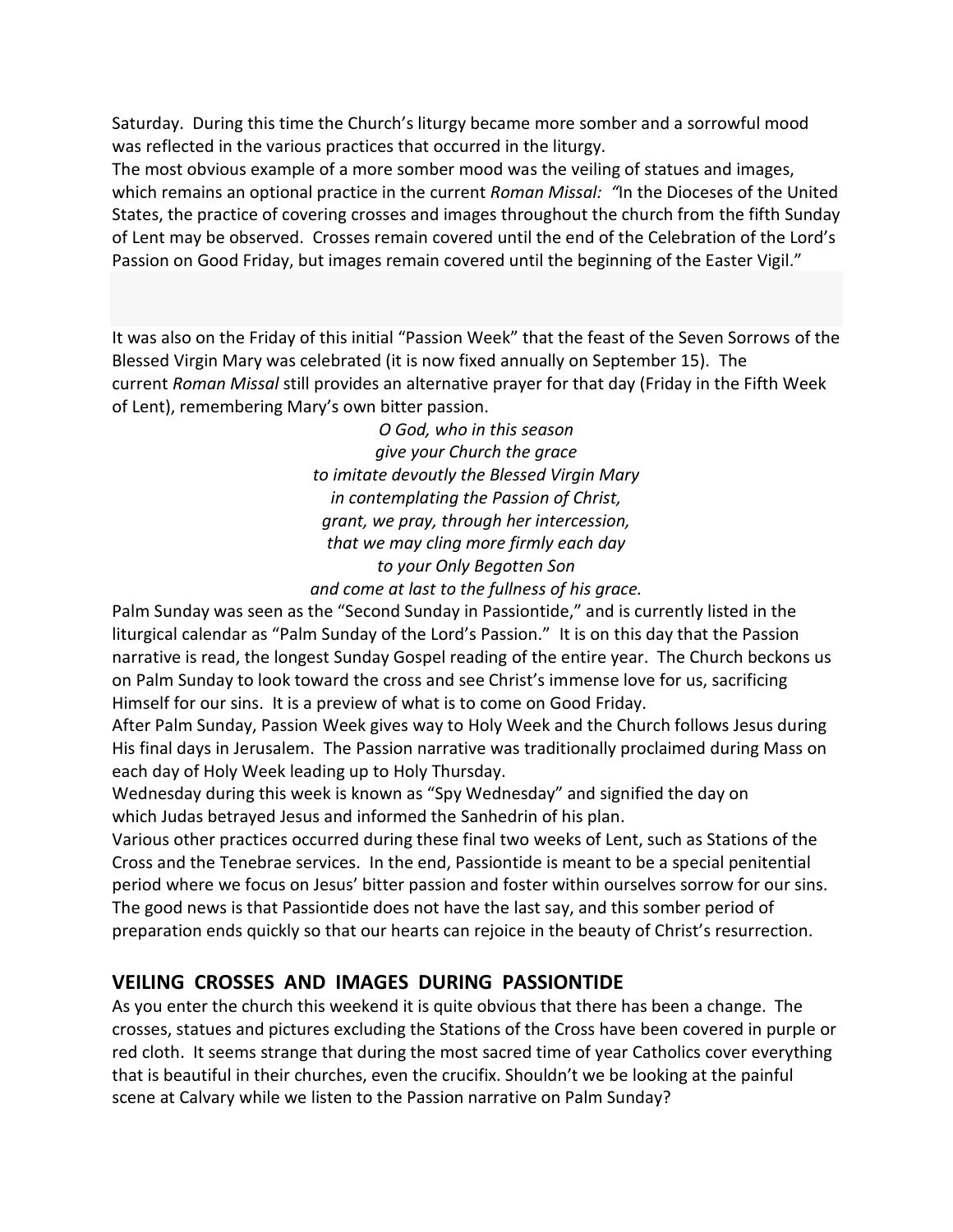While it may appear counterintuitive to veil statues and images during the final weeks of Lent, the Catholic Church recommends this practice to heighten our senses and build within us a longing for Easter Sunday. The rubrics can guide us. In the *Roman Missal* we find the instruction, "In the Dioceses of the United States, the practice of covering crosses and images throughout the church from [the fifth] Sunday [of Lent] may be observed. Crosses remain covered until the end of the Celebration of the Lord's Passion on Good Friday, but images remain covered until the beginning of the Easter Vigil."

This is the current practice of the Church, but veiling from the Fifth Sunday of Lent onward is miniscule compared to what was once practiced. For example, in Germany there was a tradition to veil the altar from view throughout all of Lent.

Why go through such lengths to cover up images that are designed to raise our hearts and minds toward heaven?

First of all, we use veils to alert us of the special time that we are in. When we walk into church and notice everything is covered, we immediately know that something is different. These last two weeks of Lent are meant to be a time of immediate preparation for the Sacred Triduum and these veils are a forceful reminder to get ready.

Secondly, the veils focus our attention on the words being said at Mass. When we listen to the Passion narrative, our senses are allowed to focus on the striking words from the Gospel and truly enter into the scene.

Third, the Church uses veils to produce a heightened sense of anticipation for Easter Sunday. This is further actualized when you attend daily Mass and see the veils each day. You don't want them to be there because they are hiding some very beautiful images.

And therein lies the whole point: the veils are not meant to be there forever. The images need to be unveiled; it is unnatural for them to be covered.

The unveiling before the Easter Vigil is a great reminder of our own life on earth. We live in a "veiled" world, in exile from our true home. It is only through our own death that the veil is lifted and we are finally able to see the beauty of everything in our lives.

#### **PRAYERS**

#### **The Passion Prayer**

Dear Lord Jesus, by Your Passion and Resurrection You brought life to the world. But the glory of the Resurrection came only after the sufferings of the Passion. You laid down Your life willingly and gave up everything for us. Your body was broken and fastened to a Cross, Your clothing became the prize of soldiers, your blood ebbed slowly but surely away, and Your Mother was entrusted to the beloved disciple. Stretched out on the Cross, deprived of all earthly possessions and human aid, You cried out to Your Father that the end had come.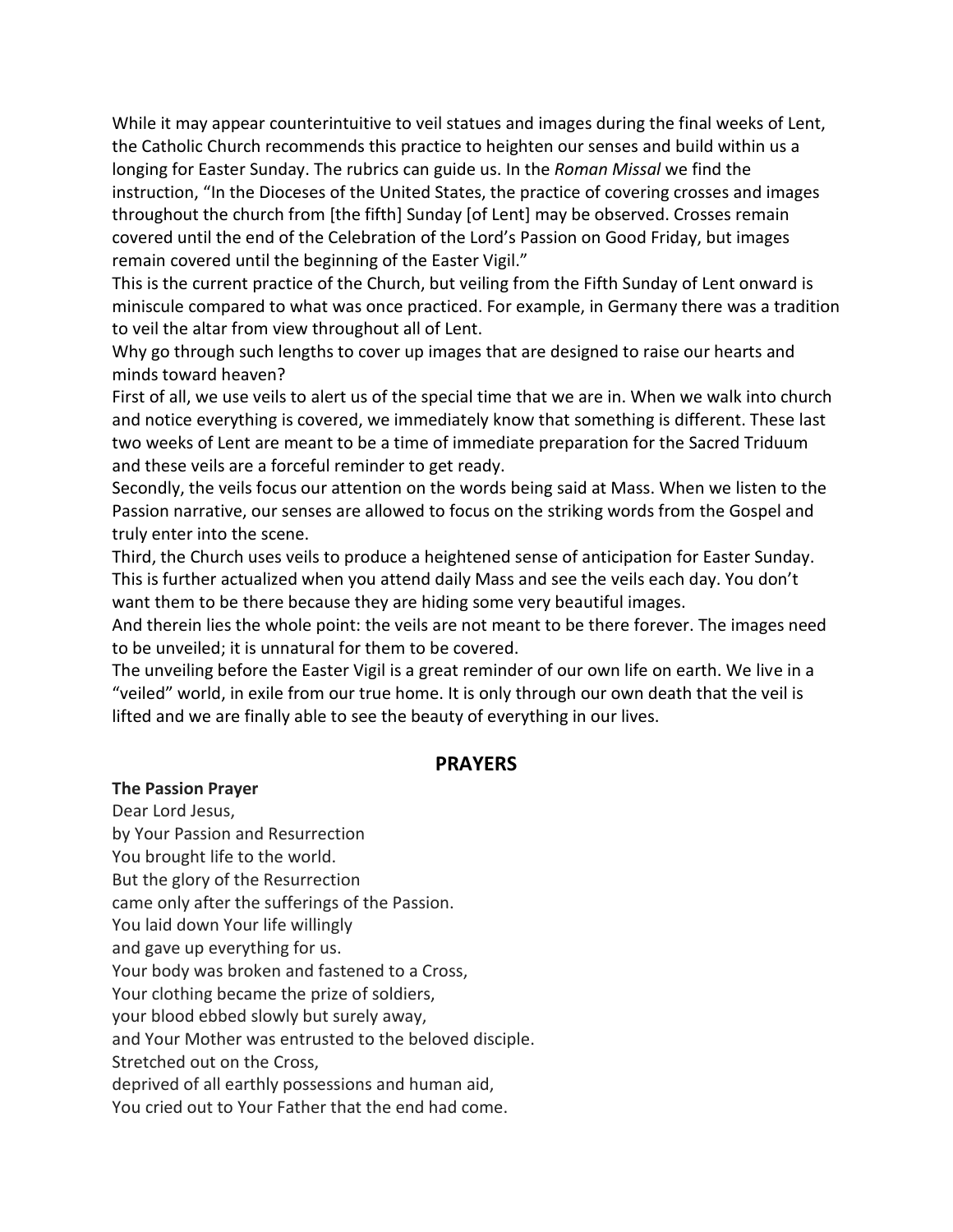You had accomplished the work given You, and You committed into His hands, as a perfect gift, the little life that remained to You. Lord, teach me to accept all afflictions after the example You have given. Let me place my death in Yours and my weakness in Your abandonment, Take hold of me with Your love, that same foolish love that knew no limits, and let me offer myself to the Father with You so that I may rise with You to eternal life. Amen.

## **PASTOR'S UP-COMING SCHEDULE**

| Saturday 6 April               | Mass 8:30 a.m.                                                  |
|--------------------------------|-----------------------------------------------------------------|
|                                | Confessions $1,30 - 4:30$ p.m.                                  |
|                                | Vigil Mass 5 <sup>th</sup> Sunday of Lent 5:00 p.m.             |
| Sunday 7 April                 | 5th Sunday Lent                                                 |
|                                | Masses 7:00 a.m., 8:30 a.m., 11:30 a.m. Scrutiny III, 5:00 p.m. |
|                                | 7:00 p.m. Brig                                                  |
| Monday 8 Apr                   | Priest's Day Off                                                |
|                                | Mass 6:30 a.m. and 8:30 a.m. Confessions between the Masses     |
|                                | Brig 7:40 p.m.                                                  |
| Tuesday 9 Apr                  | Mass 6:30 a.m.                                                  |
|                                | Confessions $7:00 - 8:30$ a.m.                                  |
|                                | Mass 8:30 a.m.                                                  |
|                                | Mass St. Brides Correctional Facility 5:30 p.m.                 |
| Wednesday 10 Apr               | Mass 6:30 a.m.                                                  |
|                                | Confessions $7:00 - 8:30$ a.m.                                  |
|                                | Mass 8:30 a.m.                                                  |
|                                | Mass PCRS 10:00 a.m. Confessions to follow up to 3:00 p.m.      |
|                                | Indian Creek Correctional Facility 5:30 p.m.                    |
| Thursday 11 Apr Mass 6:30 a.m. |                                                                 |
|                                | Confessions $7:00 - 8:30$ a.m.                                  |
|                                | Mass 8:30 a.m.                                                  |
|                                | Confessions $5:00 p.m. - 6:30 p.m.$                             |
|                                | Mass 6:30 p.m.                                                  |
|                                | Lenten Lessons 7:00 p.m.                                        |
| Friday 12 Apr                  | Mass 6:30 a.m.                                                  |
|                                | Confessions $7:00 - 8:30$ a.m.                                  |
|                                | Mass 8:30 a.m.                                                  |
|                                | Adoration 5:00 p.m. - 7:00 p.m.                                 |
|                                | Stations of the Cross and Benediction 7:00 p.m.                 |
| Saturday 13 Apr                | Mass 8:30 a.m.                                                  |